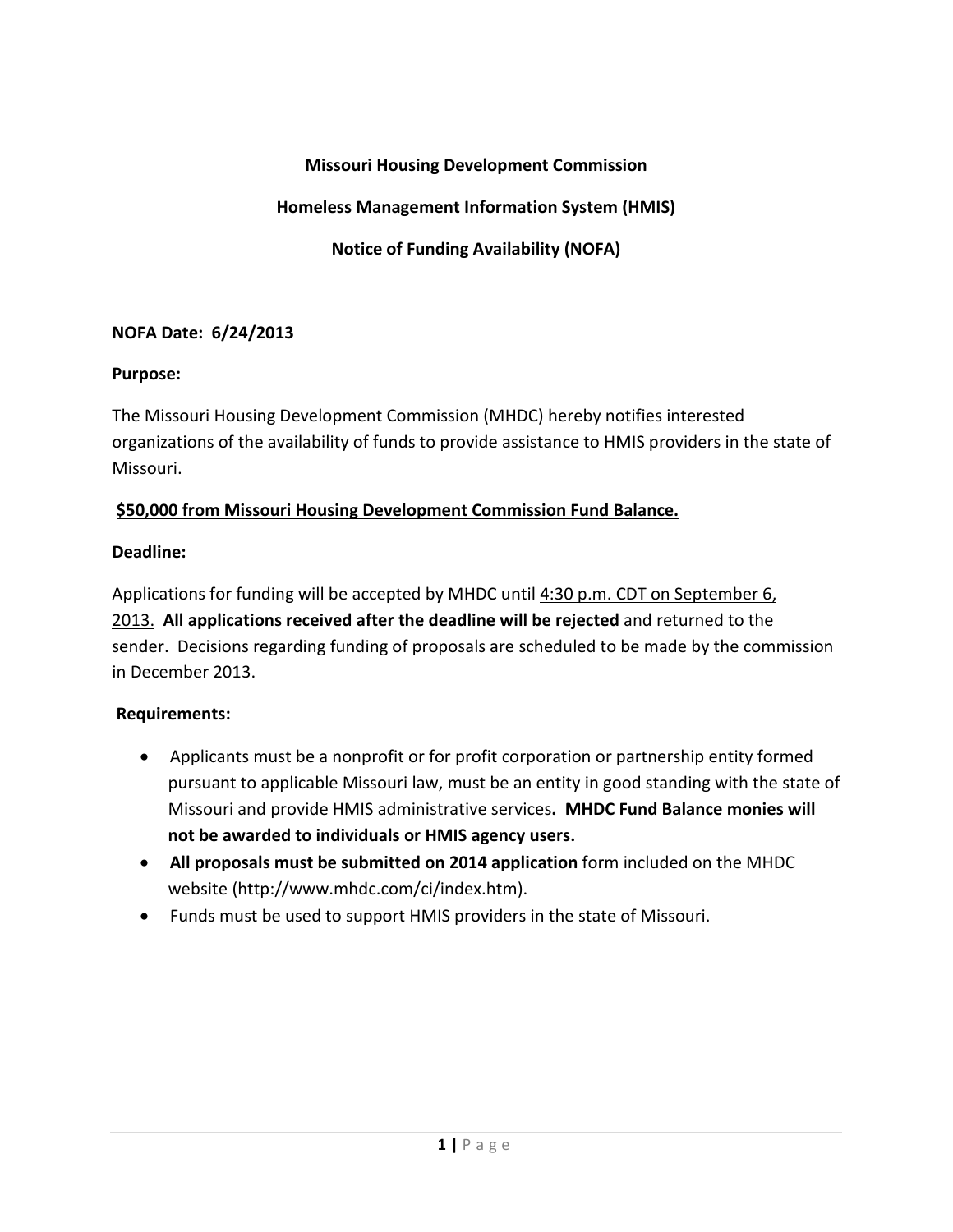## **Homeless Management Information System (HMIS)**

#### **Historical Information:**

A Homeless Management Information System (HMIS) is a [software application](http://en.wikipedia.org/wiki/Software_application) designed to record and store client-level information on the characteristics and service needs of homeless persons. A HMIS is typically a [web-based](http://en.wikipedia.org/wiki/Web-based) software application that [homeless assistance](http://en.wikipedia.org/w/index.php?title=Homeless_assistance&action=edit&redlink=1) providers use to coordinate care, manage their operations, and better serve their clients.

HMIS implementations can encompass [geographic areas](http://en.wikipedia.org/wiki/Geographic_area) ranging from a single county to an entire state. A HMIS knits together homeless assistance providers within a community and creates a more coordinated and effective [housing](http://en.wikipedia.org/wiki/House) and [service delivery](http://en.wikipedia.org/w/index.php?title=Service_delivery&action=edit&redlink=1) system.

The [United States Department of Housing and Urban Development](http://en.wikipedia.org/wiki/United_States_Department_of_Housing_and_Urban_Development) (HUD) and other planners and [policymakers](http://en.wikipedia.org/wiki/Policymaker) at the federal, state and local levels use aggregate HMIS data to obtain better information about the extent and nature of homelessness over time. Specifically, a HMIS can be used to produce an unduplicated count of homeless persons, understand patterns of service use, and measure the effectiveness of homeless programs.

Homeless Management Information Systems were first developed in the late 1990s in response to a [mandate](http://en.wikipedia.org/wiki/Mandate) by [Congress](http://en.wikipedia.org/wiki/United_States_Congress) requiring States to collect this data as a condition of receiving [federal](http://en.wikipedia.org/w/index.php?title=Federal_money&action=edit&redlink=1)  [money](http://en.wikipedia.org/w/index.php?title=Federal_money&action=edit&redlink=1) from [HUD](http://www.hud.gov/offices/cpd/homeless/hmis/) to serve homeless populations. The impetus behind this mandate was to reduce and eventually solve homelessness, a problem which could never be solved if it was not understood and if progress toward that goal was not tracked.

#### **In Missouri:**

In Missouri, several HMIS providers support the Homeless Assistance Programs. Missouri Housing Development Commission (MHDC) depends on these providers to support the data for the Missouri Housing Trust Fund, Housing First Program, Emergency Solutions Grant and the biannual Homeless Study.

*Contributors to Program Success include the following:*

- Access to homeless data
- Client driven services
- Collaboration at local continuum level and statewide level
- Commitment to provide data on a timely basis
- Continued effort to include agency data

#### *HMIS Providers will:*

- Provide homeless data to MHDC in a timely basis
- Work with homeless provider agencies to gather accurate data